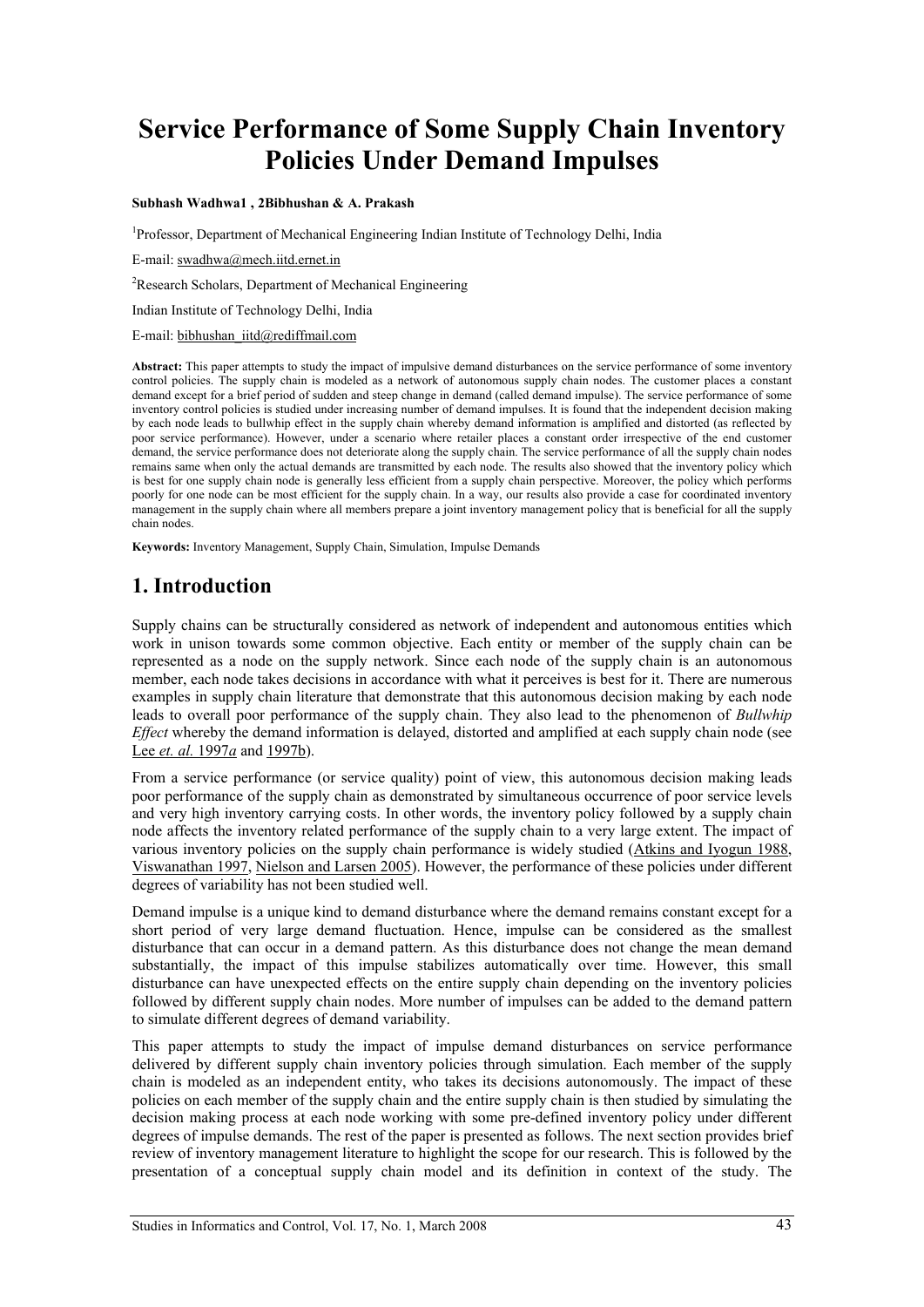experimental results are presented in next two sections: one showing the impact of demand impulses in individual supply chain nodes and the other highlighting the overall impact of these disturbances on the supply chain. The implications of these findings on managers are discussed in the subsequent section. The last section concludes the paper by presenting the key research findings.

## **2. Literature Review**

The inventory policies can be broadly classified in two categories depending on the review period. The first category is the continuous review policy where the inventory position is continuously monitored and new orders are triggered by some events. The *(s, Q)* policy and *(s, S)* are two such inventory policies which are defined by two parameters. The first parameter is called the reorder point (or level) *s*. The second parameter is the quantity to be ordered  $\overline{Q}$  for  $(s, Q)$  policy and order upto level  $\overline{S}$  for  $(s, S)$  policy. In *(s, Q)* policy, each time the inventory falls below the reorder level, a new order of quantity Q is placed. Similarly in *(s, S)* the order quantity is so as to make the total inventory level to *S.* 

The second type of inventory policy is the periodic review policy. In a periodic review policy, the inventory position is reviewed only once every  $T_i$  periods. The length of  $T_i$  is always some integral multiple of the base period. A comparison of continuous review policies and periodic review policies by Atkins and Iyogun (1988) revealed that periodic review policies have twin advantage over continuously review policies. They are simpler to compute and they also outperform the continuous review policies significantly. A periodic version of the *(s, S)* policy was suggested by Viswanathan (1997). In this policy, the inventory position is analyzed at the end of each review period and *(s, S)* is applied to each item, such that each item with inventory level lower than the reorder level is included in the order. Nielson and Larsen (2005) evaluated the performance of an *(s, S)* policy for a multi-product supply chain where the demand of each product followed a Poisson process. They found out that *(s, S)* policy performs best among the considered policies.

Many inventory policies can be found in literature, which cater to one form of demand or other (Schwartz *et. al.* 2006, Aburto and Weber 2005, Xu *et. al.* 2003). A generalized order-up-to policy having highly desirable properties in terms of order and inventory variance and customer service levels was studied by Disney *et. al.* (2006). Brecman *et. al.* (1989) proposed a heuristic algorithm that incorporates the capacity of transportation and storage resources and transportation costs. Viswanathan and Piplani (2001) proposed a model to study and analyze the benefits of coordinating supply chain inventories through the use of common replenishment epochs or time periods.

One of the desirable features of a good inventory policy is its ability to accommodate the demand uncertainty. In this direction, many researchers have modeled the supply chains under stochastic demands (Chung *et. al.* 2006, Amin and Altiok 1997, Fliesch and Tellkamp 2005, Zhang 2005). Hosoda and Disney (2006) analyzed a three echelon supply chain with autoregressive end consumer demand and obtained exact analytical expressions for bullwhip and net inventory variance at each echelon in the supply chain. Disney and Towill (2003) presented a discrete control theory model of a generic model of a replenishment rule. The paper by Giannoccaro *et. al.* (2003) presents a methodology to define a supply chain inventory management policy, which is based on the concept of echelon stock and fuzzy set theory.

One of the methods of improving the supply chain performance is through coordinated inventory management. In this setting, all the supply chain members jointly decide about the inventory policies rather that each member taking its inventory decision independently. Many papers in literature demonstrate the improvements that can be achieved by using coordinated inventory management (Boute *et. al.* 2006). The disparity between local and central planning of multiple-stage, deterministic demand inventory systems was investigated by Simpson (2006) under a broad range of environmental factors. Gavirneni (2005) showed that in the presence of information sharing, the supply chain performance can be improved by the supplier offering fluctuating prices. Sahin and Robinson (2005) mathematically modeled and developed simulation procedures to analyze the manufacturer's and vendor's control policies under five alternative integration strategies. Sucky (2005) studied the coordination of order and production policies between buyers and suppliers. The paper by Zhang *et. al.* (2006) evaluated the benefit of a strategy of sharing shipment information, where one stage in a supply chain shares shipment quantity information with its immediate downstream customers (a practice also known as advanced shipping notice). Chu and Lee (2005) modeled as two member supply chain as a Bayesian game and found out that two conditions affect the information sharing in the supply chain: the cost of revealing the information and the nature of market demand signal that the retailer receives.

This literature review highlights the need to study the supply chains under dynamic demands. One of the ways to study the dynamism of the system in a controlled manner is by incorporating the impulses in the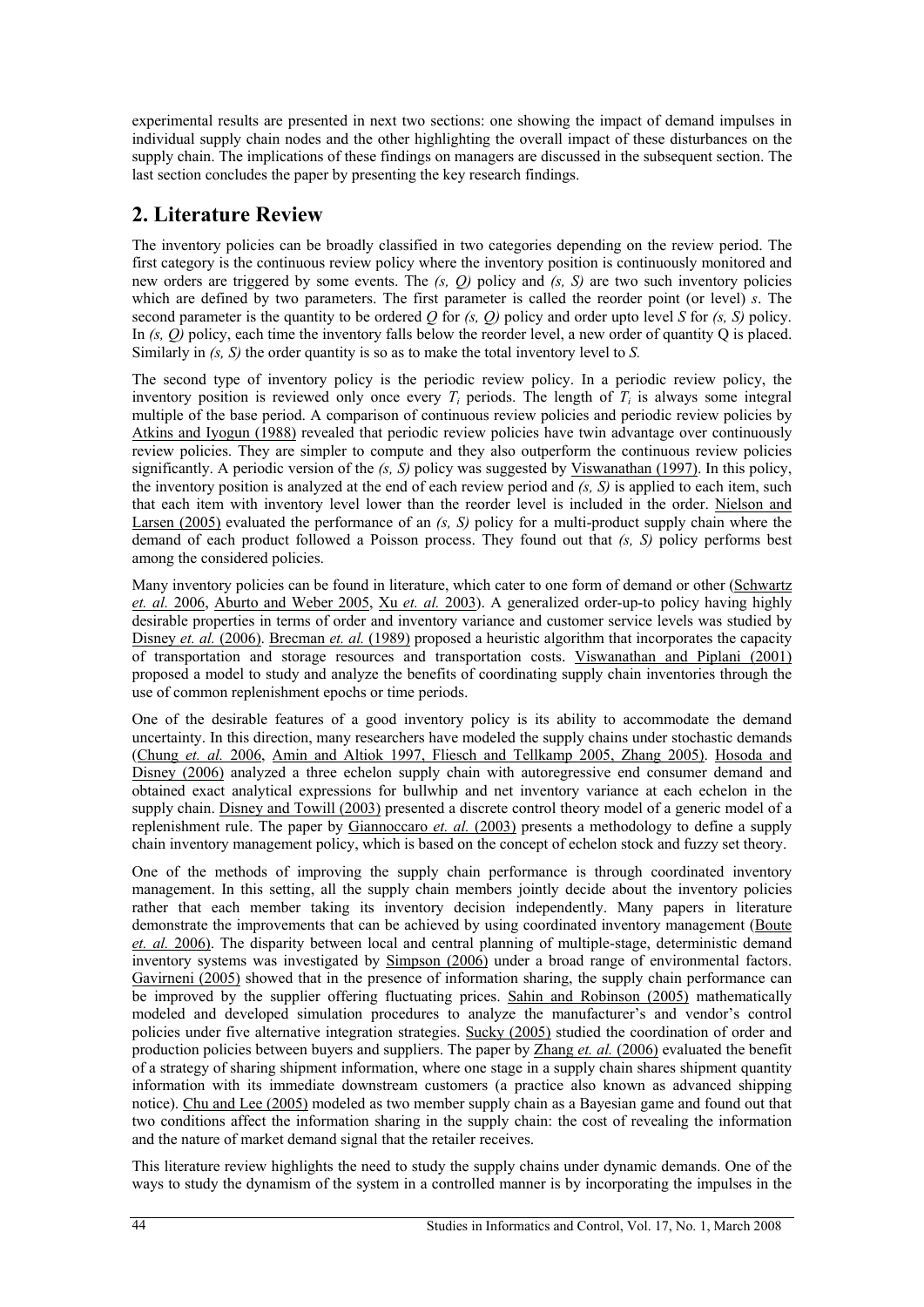actual demand. Moreover, a generic model of the supply chain needs to be developed that can reflect the autonomous decision making process of each node. This model is in the next section.

## **3. Conceptual Model of a Supply Chain**

The supply chain can be considered as a *system* composed of a number of *objects*. A *system* is defined to be a collection of entities, e.g., people or machines that act and interact together toward the accomplishment of some logical end (Schmidt and Taylor 1970). The selection and meaning of the system depends on the objectives of a particular study. The collection of objects that compose a system for one study might be only a subset of the overall system for another (Law and Kelton 1991). For a discrete system, the variables that define the state of the system change instantaneously at separated points in time. The "points in time", at which the state of the system changes are called *events*. Flexibility in systems helps to exploit the decision points at chosen events to control the flow of entities leading to performance improvements (Wadhwa and Rao (2005). Supply chains viewed as flexible systems can also significantly benefit from this research.

For the purpose of simulating the supply chain, it can be modelled as discrete system composed of many objects. Some objects flow through the supply chain while some others remain in it and modify the flowing objects. We have defined the flowing objects as *entities* and the non-flowing objects as the *resources*. Some resources also serve as *decision points*. In other words, they determine the course of some other action. The points where the decision flow and information flows meet are the decision points and the points where the material flow and resource flows meet are the action points (Wadhwa and Browne 1989, Wadhwa *et. al.* 2001, Wadhwa and Rao 2002, Wadhwa and Rao 2003). The result of an action is the transformation of the material. This view was very effective in analysing the manufacturing systems where transformation of the material always takes place. But supply chain system includes both manufacturing and non-manufacturing nodes. Moreover, no transformation of the material takes place in the non-manufacturing nodes.



**Figure 1.** Multiple entity flow perspective

We extend this framework to include both manufacturing and non-manufacturing nodes. For this purpose, an action is defined as a sequence of events that intentionally changes the state of the system. Since an action is always intentional, it includes only the intentional events. Now a decision can be defined as something that determines *what*, *when*, *where*, *who* and *how* of an action. Therefore, a decision always precedes an action. In our extended framework (shown in Figure 1), the decision points are treated as the points where all the other entity flows meet. The decision point makes a decision about which action to initiate. Completion of an action may also lead to some other decision or action. This decision may either lead to some other action or some other decision also. Depending on the material flow, there can be four types of actions: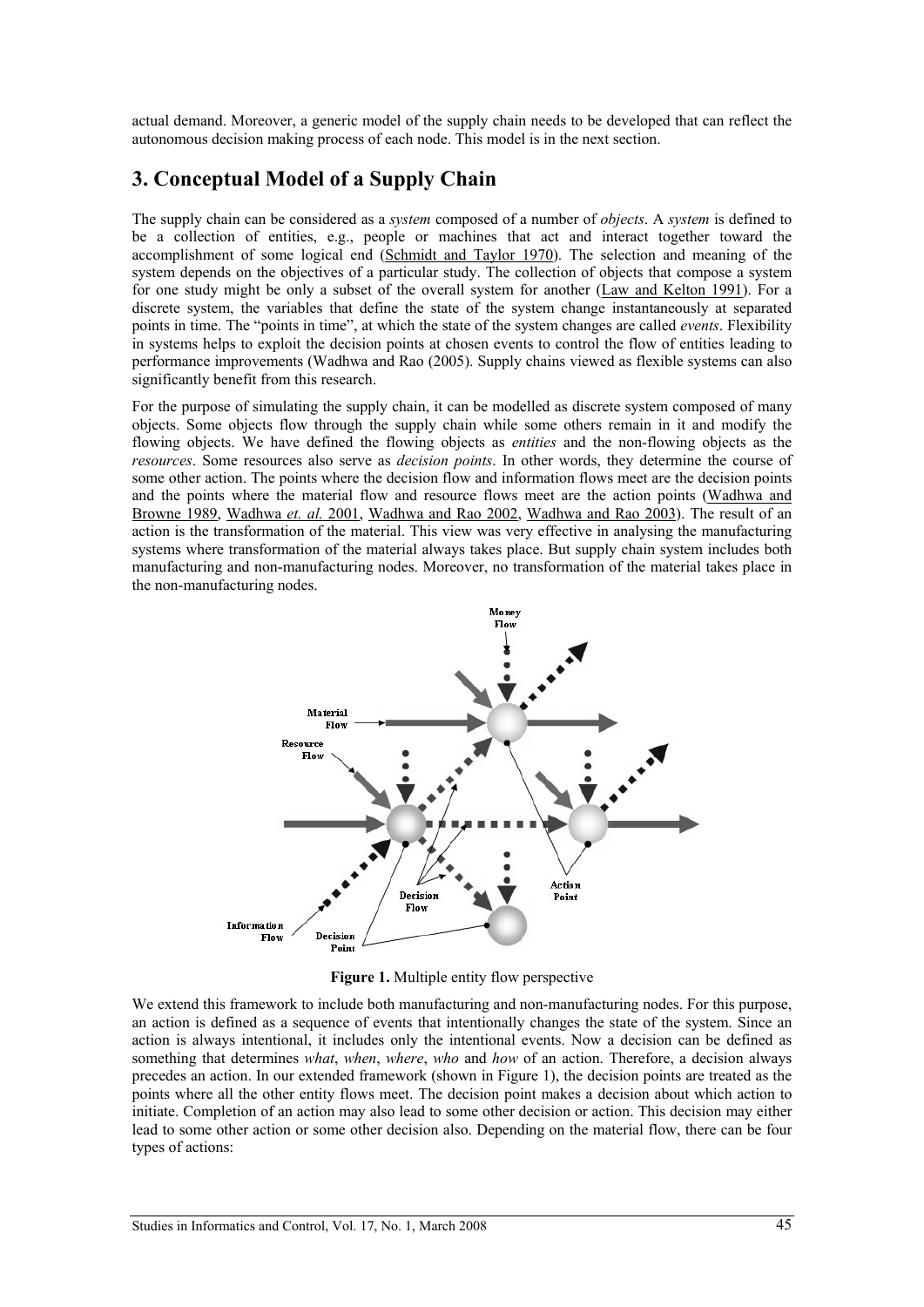- *Material In*: Material Storage
- *Material Out*: Material Release from a store
- *Material In Material Out*: Material transformation, similar to the action point described by Wadhwa and Rao 2003.
- *No Material Flow*: All other types of actions

Using this model, any system can be modelled as a chain of action and decision points. For the purpose of experiments, the supply chain was modelled as a sequence of action and decision points. Each supply chain node was treated as a decision point which is connected to other such nodes by some relationship. In our model, only two kinds of relationships: buyer and seller were sufficient to define the entire supply chain. Whenever a demand arrives to the node, it selects the specific action depending on its inventory policy. This leads to an action of releasing the required quantity of material. This action leads to a decision regarding reordering. Depending on the inventory policy, the decision regarding reordering is made. The order generated by this node is treated as demand for the seller of this node. When the material supplied by this node is received by the buyer, it has to made decision to store or supply the material (if there are backorders). This sequence of events is repeated for all the nodes in the supply chain.

## **4. Model Definition**

| S. No.           | <b>Model Parameter</b>   | Value                                                                                                          |
|------------------|--------------------------|----------------------------------------------------------------------------------------------------------------|
|                  | Demand                   | Constant demand of 40 units per day                                                                            |
| 2.               | Transportation Lead time | Same lead time of 2 weeks between each node pair.                                                              |
| 3.               | Ordering Lead time       | Same lead time of 2 weeks between node pair (lead<br>time of 1 week for supplier who produces the<br>product). |
| $\overline{4}$ . | Number of nodes          | 4 (Retailer, Wholesaler, Manufacturer, Supplier)                                                               |
|                  | Period                   | 52 weeks                                                                                                       |

**Table 1.** Model parameters

### **4.1 Model parameters**

A linear supply chain with four nodes was considered for our experimentation (see Figure 1 for details). The objective was to study the impact of demand impulses on the stability of the supply chain for different inventory policies. For this purpose, the linear supply chain was first balanced with a constant demand and then demand impulses were introduced. The balancing of the demands assumed that all inventory policies were periodically-monitored and the orders are placed once in each period. However, for simplicity and ease of comparing different inventory policies, the period of review was taken as one week. Each inventory policy places new orders in a review period if some conditions are satisfied. These conditions are different for each policy as explained below:

- *(i.) Demand Flow:* As the name suggests, this policy just transfers the actual demand from one node to another with transforming it. The demand only gets delayed by the time equal to the ordering lead time.
- *(ii.) Order Q:* In this policy a fixed quantity of the product is ordered each period irrespective of the actual demand. Therefore, this policy does not consider the input demand at all.
- *(iii.) Order Upto:* In this policy, an *order-upto level* is selected first. This level indicates the maximum inventory to be kept. Whenever, the actual inventory falls below this level, an order is placed so that the available inventory and the ordered quantity become equal to the *orderupto* level.
- *(iv.) (s, Q) Policy:* This policy requires two parameters for definition. The first parameter (*s*) is called the reorder level. A new order is placed as soon as the inventory falls below this level. The other parameter is the order quantity  $(O)$ . Therefore, in this policy, a fixed order quantity is ordered as soon as the actual inventory falls below the reorder level of inventory.
- *(v.) (s, S) Policy:* This policy is similar to the *(s, Q)* policy with a difference of one parameter. Instead of a fixed quantity *Q* a variable quantity is ordered so that the sum inventory and the ordered quantity become equal to some predefined maximum inventory level or order up to level (*S*).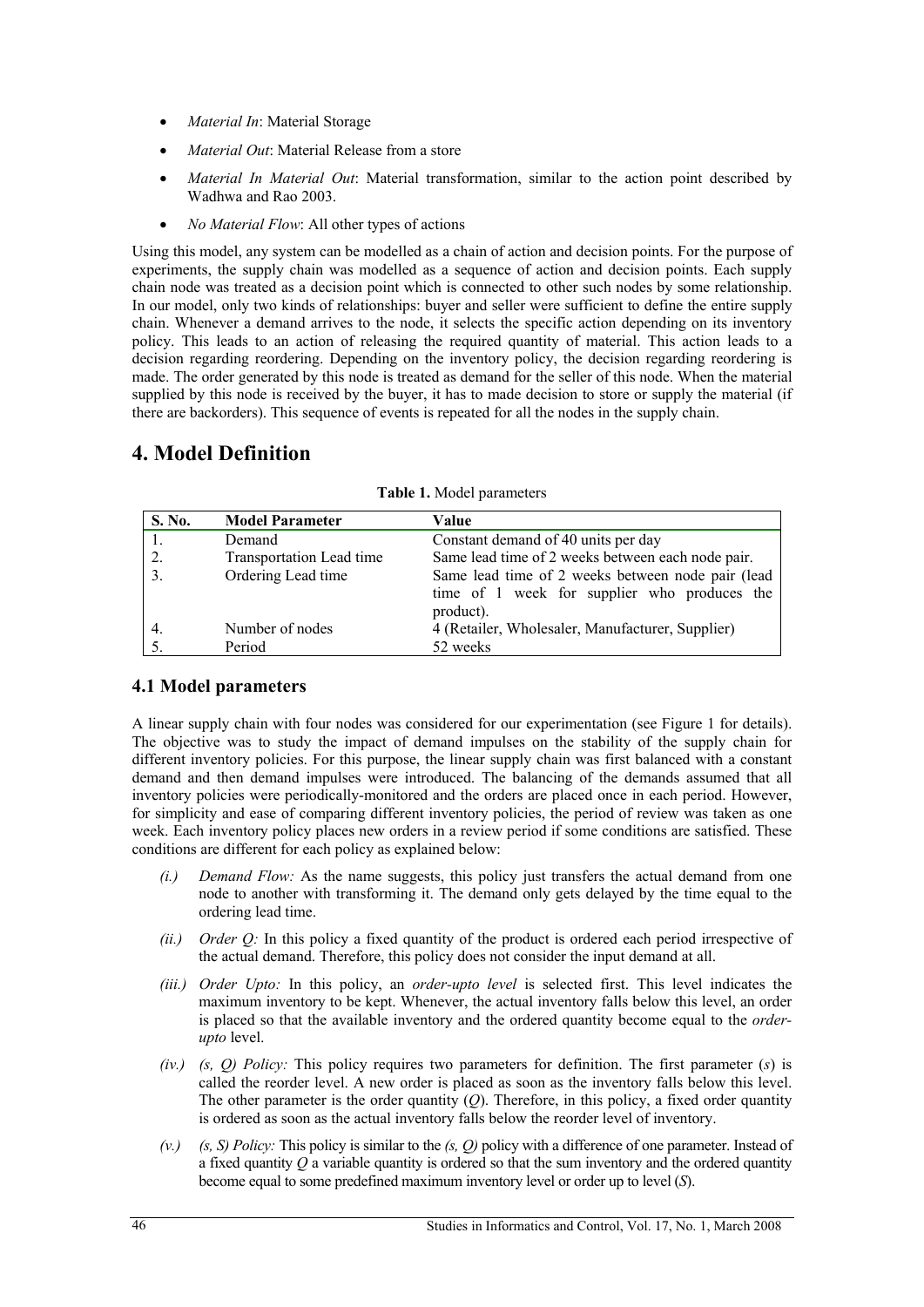*(vi.) Moving Average Policy:* In this policy, the quantity equal to the average demand of previous *n* periods is ordered. If previous periods are less than *n,* an order equal to the mean demand in available periods is placed. If the value of *n* becomes 1, this policy becomes equivalent to the demand flow policy. If the value of *n* is greater than the time of the simulation run (or the time span studied), this policy always takes into consideration the average of demand in all the previous periods. In our simulation study, we have considered *n* to be equal to span of simulation. Therefore, this policy is referred to as *Average Demand* Policy.

#### **4.2 Performance Metrics**

Performance metrics were required to compare the results of the simulation experiments for different inventory policies. These performance metrics were individually calculated for each of the supply chain nodes. A brief description of each follows:

- *(i.) Backorders:* As discussed above, the backorders were represented by negative inventory. In other words, this represents the demand quantity that a specific node could not fulfill on time.
- *(ii.) Stock-outs:* It is a situation when a supply chain node is not able to fulfill the requested demand, either fully of partially. For a specific point of time, its value is either true or false.

Each of these metrics can be converted to cost terms by attaching a cost component to each metric. We have not included any cost terms because the costs of these metrics are different for each supply chain (and may also different for each node in the supply chain as all nodes are autonomous members).

#### **4.3 Setting the policy parameters for each policy**

Each policy was first balanced so that all of them gave same results for the test demand. For this purpose, the policy parameters and initial inventory at each node was varied, so as to result in zero inventory in steady state condition. Only the inventory in steady state condition was considered significant because some inventory always remains during the initial time for most of the policies (primarily because of initial inventory). Another factor influencing the presence of inventory in transient conditions is the lead time involved in ordering and transportation. An order placed by buyer node takes a finite amount of time to reach the seller node. The seller node has to keep some inventory up to this time to fulfill this demand. However, in steady state condition, the inventory reduces to zero, as the supplies and demands match each other. The settings for each inventory policy and the reasons for each setting is discussed below.

- *Demand Flow:* The test demand was a constant demand of 40 units per week. To fulfill the current obligations, each node has to keep a minimum of 40 units. Due to finite lead times (both ordering and transportation), the quantity ordered by a node is received only after some finite amount of time. We have assumed the ordering and transportation lead times to be 2 weeks each. Therefore, each node has to keep an initial inventory equal to four weeks of demand. As a result, an initial inventory of 160 units was allocated to each node. Total lead time of the supplier was 3 weeks; initial inventory of 120 was allocated to it.
- *Order O:* In this policy, orders are placed even when no there is no demand. Therefore, inventory builds up for each node, until the actual demand is received. As a result, all nodes only need to keep an inventory equal to the value of demand per week (40 units).
- *Order Upto:* No inventory build up occurs in this policy in the initial time periods. As a result, an initial inventory has to be allocated so that each node is able to suffice the demands until they receive their corresponding ordered quantities from their sellers. This initial inventory for each node was kept same as that for demand flow policy.
- *(s, Q) Policy:* The initial inventories for each node were same as those for demand flow policy. A reorder point (*s*) of 160 and order quantity (*Q*) of 40 was set for this policy.
- *(s, S) Policy:* Initial inventories were kept same as the demand flow policy. Both reorder point (*s*) and reorder level (*S*) were set to be 160 units.
- *Average Demand Policy:* The initial inventories were kept same as those for demand flow policies.

These setting resulted in zero inventories for each of the policies under steady state conditions. The inventories for demand flow policy are shown in Figure 2 as an illustration.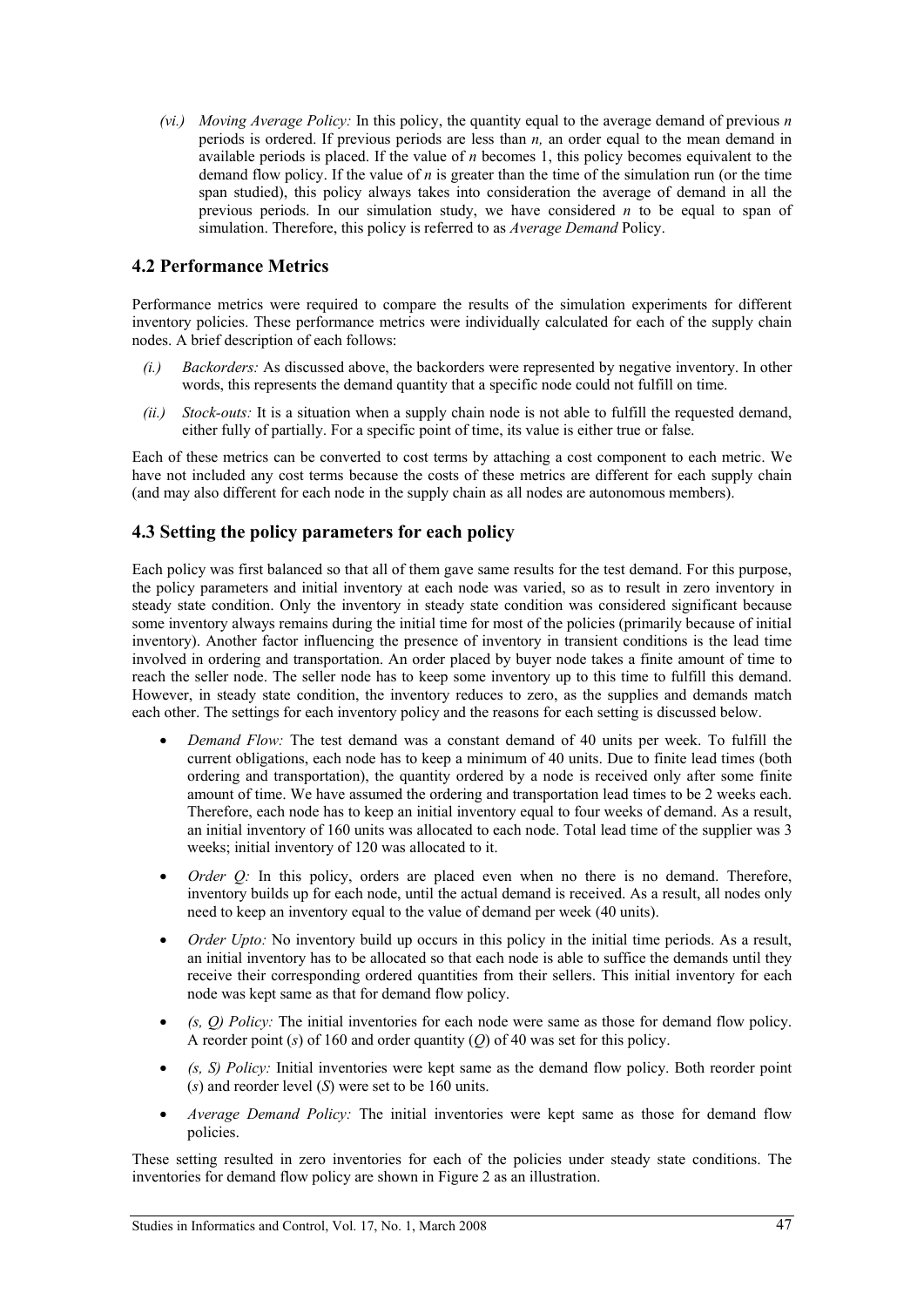

under demand flow policy **Figure 3.** Impulse Demand

#### **4.4 Demand Impulses**

We considered the demand impulses as demand fluctuations that occur instantly but do not change the mean demand. These fluctuations last for a very short time, but their after-effects remain in the supply chain for as comparatively longer time period. As shown in Figure 3 an impulse can be defined along two primary variables: *Amplitude* and *Length*. For the experimentation purposes, amplitude is taken equal to the mean demand i.e. 40 and length of the impulse is taken as 2 weeks. The number of simultaneous impulses was varied from 1 to 6 to induce different degrees of variability in the supply chain. The impact of this variability on the performance of each supply chain node and on the entire chain was then evaluated based on the performance metrics recorded for each inventory policy. The subsequent sections discuss the results of these experiments.

## **5. Impact of Demand Impulses on the Performance of SC Nodes**

Four supply chain nodes were considered in the study. The impact of demand impulses on each node is described separately for each node in this section. For each node, the impact of demand impulses on different performance metrics under different inventory policies is discussed.

### **5.1 Impact on Retailer**

The backorders observed for different degrees of demand impulses on different inventory policies are different (see Figure 4 ). For the case of *Order Q* policy, the backorders at the retailer end are always zero. This is because the retailer places orders irrespective of its demand. Since inventory builds for the retailer in the periods of no demand, the retailer is able to fulfill the demand during the periods of steep rise in demand. *Demand Flow* and *Order Upto* behave identically in terms of backorders. The number of backorders increase continuously but the rate of increase in backorders decreases after two impulses. Both *(s, S)* and *Average Demand* are able to stabilize the number of backorder but to different degrees. While *(s, S)* policy completely removes the effect of the demand impulse for two or more impulses, *Average Demand* policy induces its own variability in the system. As a result, the backorders are comparatively more for this policy. Another implication of this induced variability is that the backorders do not follow a smooth curve as for other policies. The observations for *(s, Q)* were peculiar, in the sense that backorders first increase and then decrease. A deeper observation in this case showed that this policy was not robust enough to accommodate even one demand impulse. The balance of the inventory and demand was disturbed even for one demand impulse. Just one disturbance leads to a situation where the retailer orders only the pre-defined order quantity *Q* even though it has backorders. As the number of impulses increase, the inventory is built up during periods of zero demand, **Example 12**<br> **Example 12**<br> **Example 12**<br> **Example 12**<br> **Example 12**<br> **Example 12**<br> **Example 12**<br> **Example 12**<br> **Example 12**<br> **Example 12**<br> **Example 12**<br> **Example 12**<br> **Example 12**<br> **Example 12**<br> **Example 12**<br> **Example 12**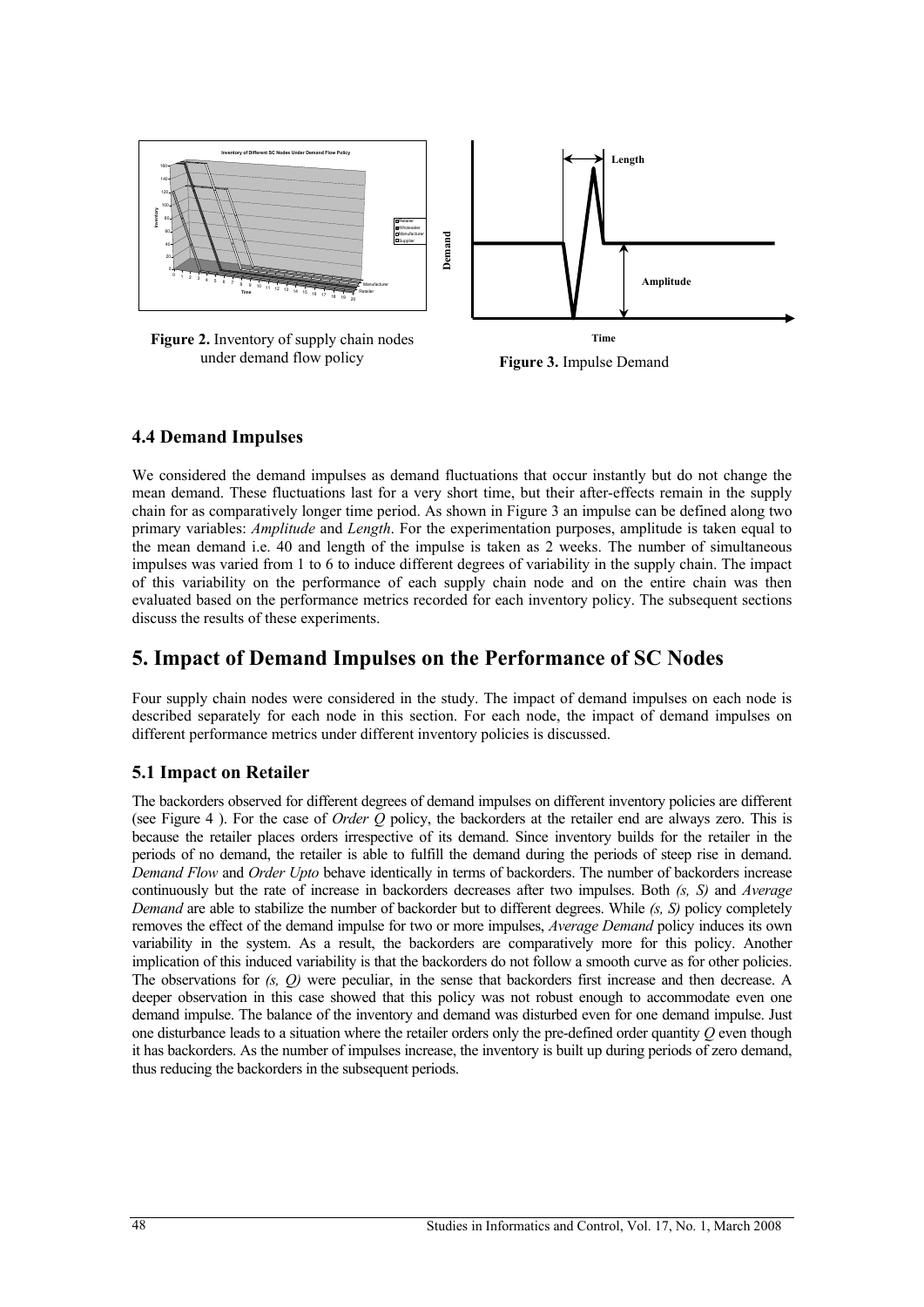

**Figure 4.** Retailer's backorders

**Figure 5.** Retailer's stockouts

The retailer's Stockouts are shown in Figure 5. Stockouts show a similar trend as for backorders for all policies. For the A*verage Demand* policy, the variation is not smooth. This is because of two reasons: the induced variability and the nature of stockouts. By their definition, stockouts do not consider the quantity. Therefore, its variation is not same as that of backorders.

#### **5.2 Impact on Wholesaler**

The demand received by the wholesaler is dependent on the orders placed by the retailer. The orders placed depend on the inventory policy used by the retailer. Therefore, the demand of the wholesaler is also dependent on the inventory policy of the retailer. Hence, the demand received by the wholesaler is different for each inventory policy. For instance, under Order Q policy, the wholesaler receives a constant demand of 40 units irrespective of the actual customer demand. As discussed below, the demand patterns also affect the inventory levels of the wholesaler.



**Figure 6.** Wholesaler' backorders



Both these metrics follow the similar pattern as that for total inventory and standard deviation of inventory with a few differences (as shown in Figure 6 and Figure 7 respectively). One peculiar observation is that the number of stockouts actually reduces for *Average Demand* policy with 4 demand impulses. However, for the same number of impulses, the backorders increased under this policy. Therefore, we believe that this difference in stockouts is only due to the variability induced by this inventory policy.



**Figure 8.** Backorders of the manufacturer

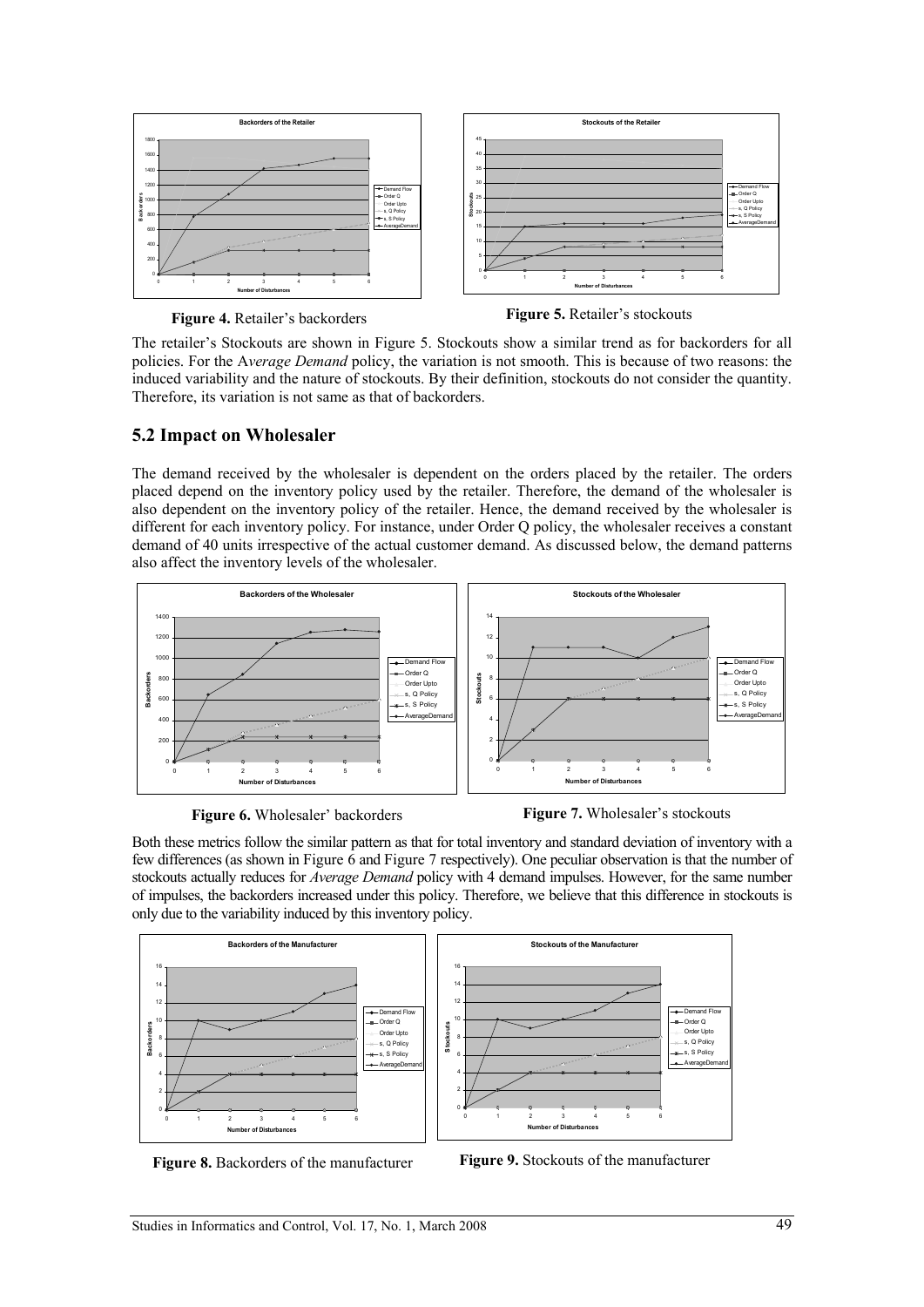### **5.3 Impact on Manufacturer**

The backorders and stockouts shown in Figure 8 and Figure 9 reflect no abnormal observation except for a small reduction with 2 impulse demand under *Average Demand* policy.

#### **5.4 Impact on Supplier**

Some abnormal observations are present in the plot of backorders (see Figure 10). The total backorders actually reduce for a demand with more than 4 impulses. One of the reasons for this behavior is a very high level of inventory available with the supplier. Another reason is again the induced variation in the system. This can be demonstrated by comparing this trend with the number of backorders during the same periods (as shown in Figure 11). The backorders reduce for 5 impulse demand but stockouts increase during the same demand pattern.



**Figure 10.** Backorders of the supplier

**Figure 11.** Stockouts of the supplier

## **6. Impact on the Entire Supply Chain**

The impact of demand disturbance on the entire supply chain can be viewed along two separate lines: the impact of demand disturbance on the collective performance metrics and the impact on the performance metrics along the supply chain. For the former case, the collective measure of each performance metric was calculated by the taking the sum of the individual metrics for each supply chain node. For instance, the total inventory in the supply chain was found out by adding the total inventories at all the four nodes. For comparing the performance along the supply chain, the worst-case demand of 6 impulses was considered for comparison.

### **6.1 Collective Impact on the Supply Chain**

Since demand disturbances are not transmitted to the other supply chain nodes when using *Order Q* policy, no backorders exist under this policy (see Figure 12). In our demand pattern, a period of zero demand was followed by a period of a steep demand. The inventory buildup in the period of zero demand accommodates the steep demand in the subsequent period. Among the other policies, least backorders occur with *(s, S)* policy. The *(s, Q)* policy stabilizes most quickly although it leads to higher inventory in the steady state. All other policies show an increasing trend with the number demand disturbances. However, the backorders were maximum for *Average Demand* policy. The variation of backorders (as shown in Figure 13) is similar to the variation of backorders.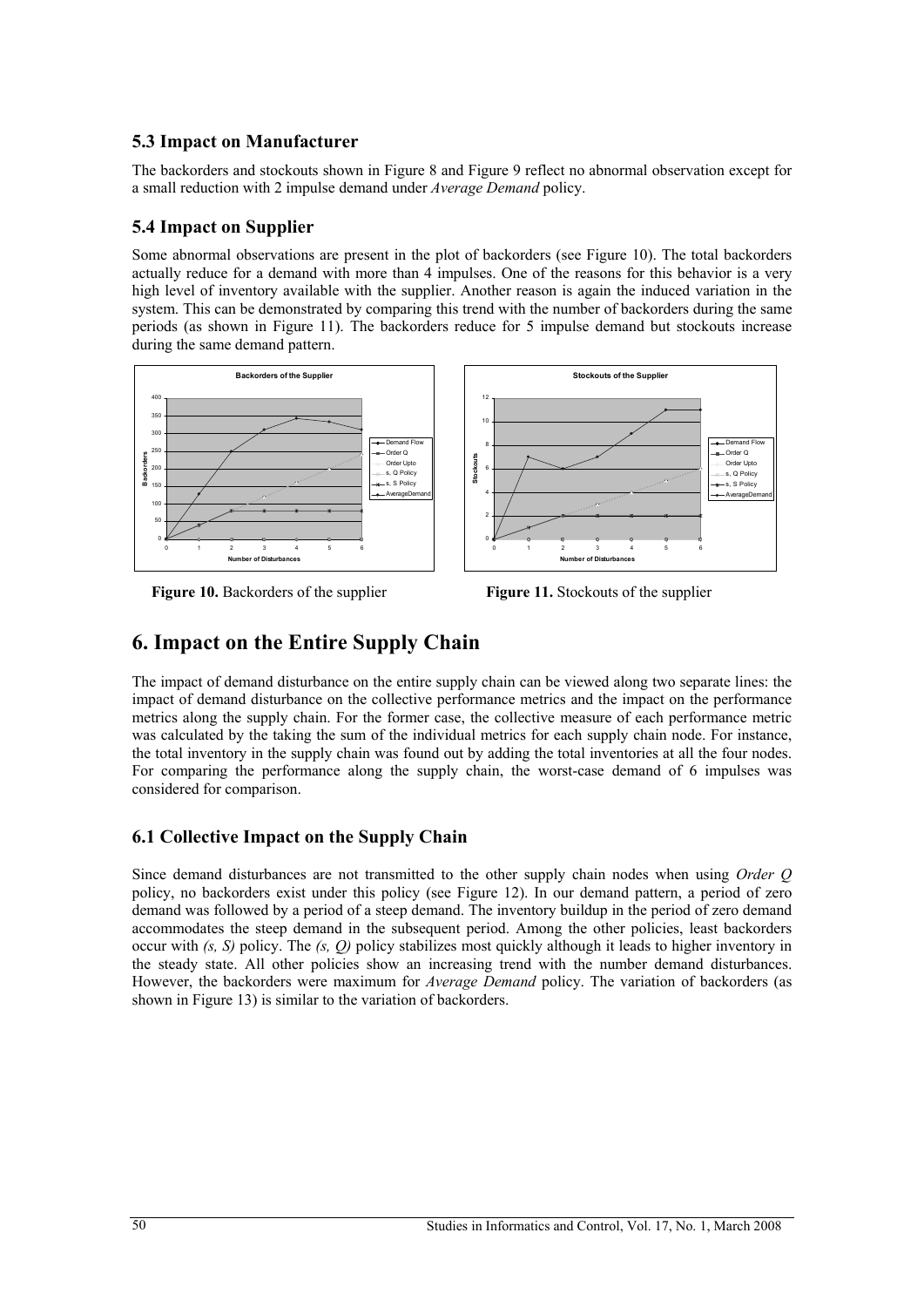

**Figure 12.** Backorders in the supply chain



**Figure 14.** Backorders along the supply chain (for 6 impulse demand)



**Figure 13.** Stockouts in the supply chain



**Figure 15.** Stockouts along the supply chain (for 6 impulse demand)

### **6.2 Impact along the Supply Chain**

The impact of demand disturbance is different for each supply chain node even for same inventory policy. For analyzing the impact of demand disturbance along the supply chain, the performance metrics obtained by using the 6 impulses demand were compared for each inventory policy. Backorders and stockouts reduce as we move higher up the supply chain (see Figure 16 and Figure 17). Order Q policy gives neither backorders nor stockouts. The reasons for this are already discussed above. Next, the (s, Q) policy does not transmit any demand fluctuations along the chain. Hence, there are no backorders or stockouts higher up in the chain even though retailer has maximum backorders and stockouts as compared to other policies. Taking supply chain as a whole, (s, S) policy leads to lesser number of backorders and stockouts as compared to (s, Q) policy. However, the stockouts and backorders are distributed to each node in the supply chain.





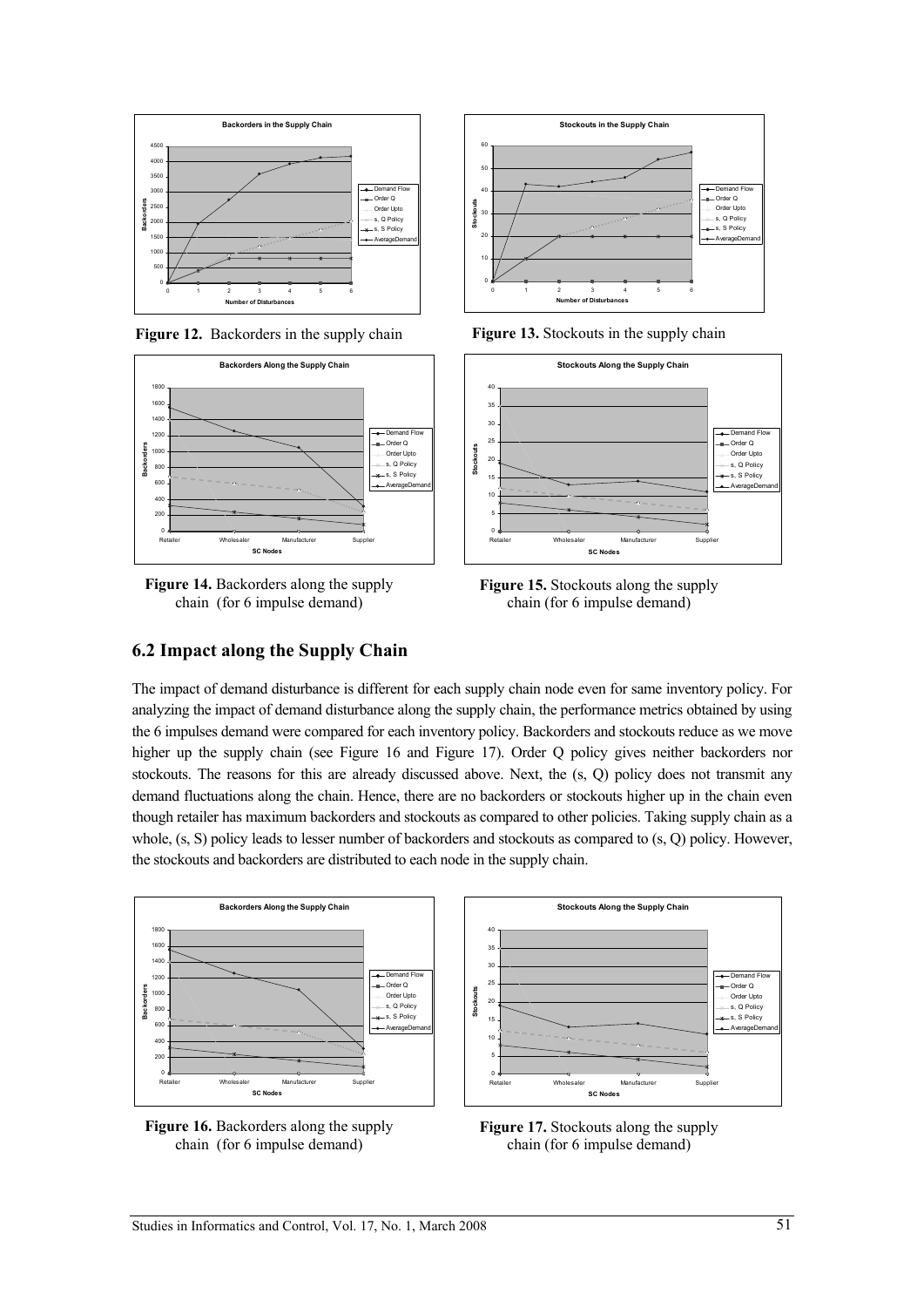## **7. Research Implications**

This demand variability is present in supply chains but their impact on whole supply chain was not studied well. As a result, making suitable ordering decisions becomes difficult for the managers. Our results show the effects of demand disturbances on the performance of each member of the supply chain. In our experimental study, the impulsive demand fluctuations were used to induce controllable variability in the supply chain. This induced variability affected each supply chain node differently, based on the inventory policy used by that node. Our studies revealed the impact of each inventory policy on the supply chain under different degrees of demand disturbance.

It was found that the inventory policies that are most efficient for one particular node are not necessarily efficient for the entire supply chain. A particular case is that of *Order Q* policy which had the worst performance for the retailer. However, from the supply chain perspective this simple inventory policy had many advantages over other complex inventory policies. First of all, this policy leads to best performance of all nodes other than retailer, both in terms of inventory holding and service level. Secondly, this is the only policy where the variance of inventory reduces along the supply chain. This is because all the demand variability is absorbed by the retailer. This observation has tremendous repercussions for the supply chain managers. This provides a justification for having mutual trust and understanding among the supply chain members. By coordinated inventory management, the demand disturbances could be restricted only upto the retailer and a joint inventory policy arrive at. The overall performance of the supply chain could thus be improved by this joint inventory policy.

To perform efficiently, the supply chain nodes need not apply complicated tools or share accurate demand information to all the members of the supply chain. By sharing only the partial information about the mean demands and ordering only as per the average demand improves the overall performance of the supply chain significantly. On one side, it dampens the demand variability of higher level nodes. From the retailer's perspective, the fluctuations in demand may cancel out each other and may not lead to very poor performance. Additionally, the retailer can keep some level of safety inventory to take care of eccentric demand fluctuations. This may lead to additional cost at the retailer's end. Under these conditions the other supply chain nodes should apply some mechanism by which they can induce the retailer to their requirements. Some form of quantity discounts or profit sharing mechanism may be effective to motivate the retailer to absorb demand variability up to itself.

Second important observation is regarding the policies that take out the average demand for calculating the order quantity. It was observed that these policies (*Average Demand* policy) perform worst in stochastic demand situations. Under this policy, each member in the supply chain tries to play safe and keeps the inventory to some current inventory level based on the demand perceived by that node. Additionally, some safety stock may be kept to accommodate unexpected demand fluctuations. These two factors distort the actual demand and the corresponding node, in turn, sends this distorted demand to the higher node. Under this setting, it is imperative that actual demand information is available to each node. But if all the supply chain nodes work independently, the information sharing may not be fruitful. However, this policy can perform better than other policies when the demand follows a particular trend.

Another observation that needs to be highlighted is regarding the demand flow policy. Under this policy, the demand is transferred from one node to another without being distorted. This policy does not lead to demand amplification or increase in demand variability. This can be considered as a special case of full information sharing. The results from this policy show that it has just one weakness: it delays the demand information in accordance with the order lead times. This weakness can be partially eliminated by using Information and Communication Technology (ICT) whereby demand information can be transferred over the internet. The transportation lead times can be reduced by using efficient logistics. However, it needs to be pointed out that transportation lead time cannot be brought down to zero. This policy also calls for mutual faith and understanding among all the supply chain members.

## **8. Conclusions**

This paper attempted to study the impact of impulsive demand fluctuations on different inventory policies used in supply chain. A generic object-oriented framework was used to model the autonomous decision making process at different supply chain nodes. This generic framework was used to replicate the behavior of a four node single-product linear supply chain. A comparison of different inventory policies revealed that simpler inventory policies are better prepared to dampen or even reduce the impulsive demand fluctuations. In particular, ordering a fixed order quantity rather than the quantity determined by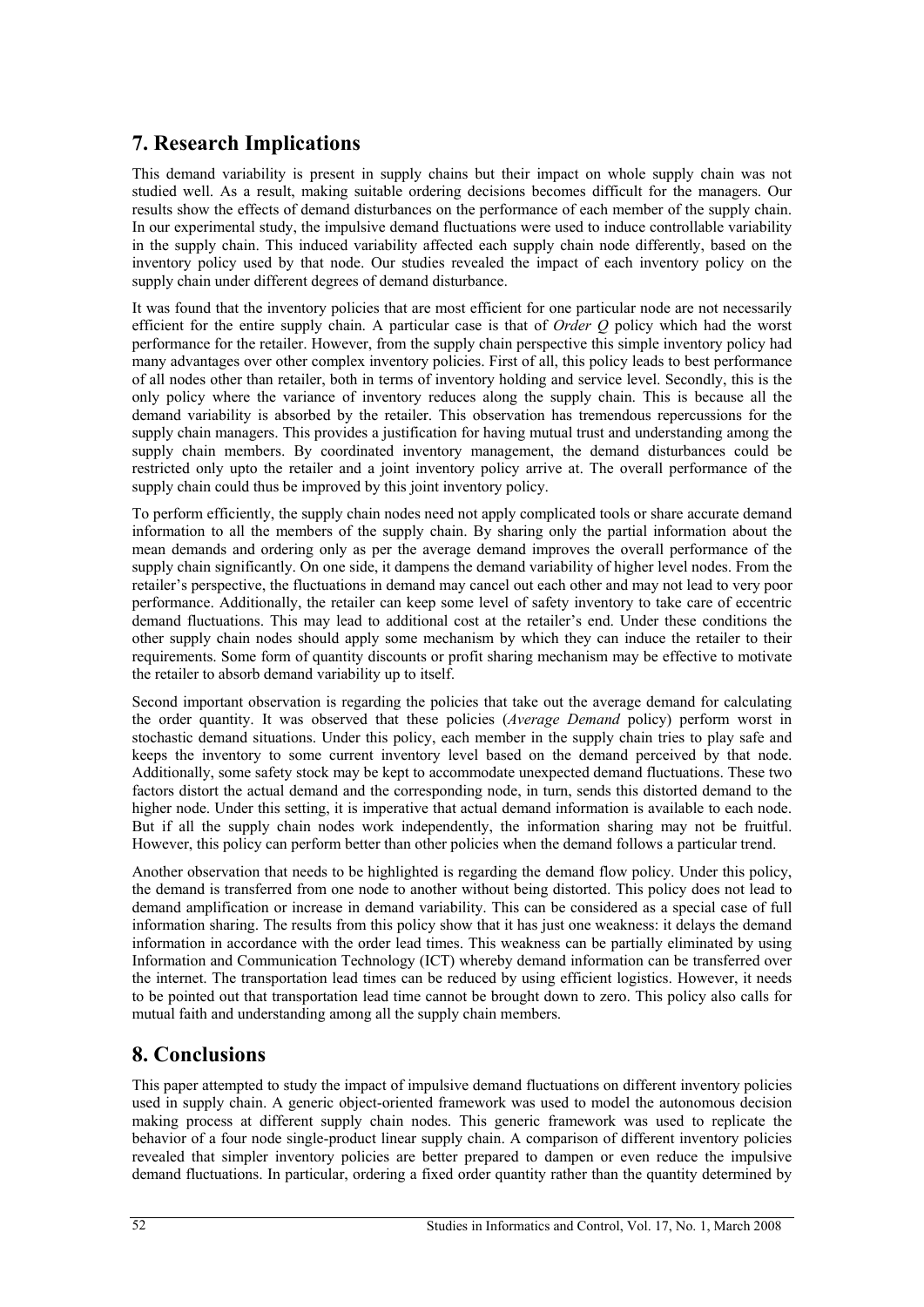inventory position or demand history was found to be more efficient under impulsive demand fluctuations. Another important finding was that the inventory policy that was most beneficial for one node resulted in overall poor performance of the supply chain. Moreover, the inventory policies that take previous demand information tend to magnify and distort the actual demand variations. For instance, the *Average Demand* policy was found to perform poorly under impulse demand fluctuations. The findings from this research are significant for the supply chains facing stable but fluctuating demand. We have shown that, under this demand pattern, the best policy is not to transmit these fluctuations along the supply chain. This is possible by ordering a fixed order quantity in each period. Although this leads to somewhat poor performance of the retailer, it proves to be most effective for all other supply chain nodes. These finding also provide an additional motivation for coordinated inventory management in supply chain by demonstrating that the inventory policies that are best for one supply chain node are more often than not poor from the supply chain perspective.

### **REFERENCES**

- 1. ABURTO, L., WEBER R., **Improved Supply Chain Management Based on Hybrid Demand Forecasts,** Applied Soft Computing 2005, article in press, available online at www.elsevier.com/locate/asoc
- 2. AMIN, M., ALTIOK T., **Control Policies for Multi-product Multi-stage Manufacturing Systems: An Experimental Approach**, International Journal of Production Research 35, 1997, pp. 201–223.
- 3. ATKINS, D.R., IYOGUN P.O., **Periodic Versus 'Can-order' Policies for Coordinated Multiitem Inventory System**, Management Science 34 (6), 1988, pp. 791–796.
- 4. BOUTE, R. N., DISNEY S. M., LAMBRECHT M. R., HOUDT B., **An integrated production and inventory model to dampen upstream demand variability in the supply chain***,* European Journal of Operational Research, article in press, 2006, available online at www.elsevier.com/locate/ejor
- 5. BRECMAN, R.L., RITZMAN L.P., KRAJWESKI L.J., **A Heuristic Algorithm for Managing Inventory in a Multi-echelon Environment**, Journal of Operations Management, Vol- X-No-3, 1989, pp. 186-208.
- 6. CHU, W.H.L., LEE C.C., **Strategic Information Sharing in a Supply Chain***,* European Journal of Operational Research, article in press, 2005, available online at www.elsevier.com/locate/ejor
- 7. CHUNG, C., FLYNN J., STALINSKI P., **A Single-period Inventory Placement Problem for a Supply Chain with the Expected Profit Objective**, European Journal of Operational Research, article in press, 2006, available online at www.elsevier.com/locate/ejor
- 8. DISNEY, S.M., FARASYN I., LAMBRECHT M., TOWILL D.R., VELDE W.V., **Taming the Bullwhip Effect Whilst Watching Customer Service in a Single Supply Chain Echelon***,*  European Journal of Operational Research 173, 2006, pp. 151–172.
- 9. DISNEY, S.M., TOWILL D.R., **On the Bullwhip and Inventory Variance Produced by An Inventory Policy***,* OMEGA, International Journal of Management Science 2003; 31, pp. 157–67.
- 10. FLEISCH, E., TELLKAMP C., **Inventory Inaccuracy and Supply Chain Performance: A Simulation Study of a Retail Supply Chain**, Int. J. Production Economics 95, 2005, pp. 373–385.
- 11. GAVIRNENI, S., **Price Fluctuations, Information Sharing, and Supply Chain Performance***,* article in press, 2005, available online at www.elsevier.com/locate/ejor
- 12. GAVIRNENI, S., **Price Fluctuations, Information Sharing, and Supply Chain Performance***,* article in press, 2005, available online at www.elsevier.com/locate/ejor
- 13. GIANNOCCARO, I., PONTRANDOLFO P., SCOZZI B.; **A Fuzzy Echelon Approach for Inventory Management in Supply Chains***;* European Journal of Operational Research; 149; 2003, pp. 185–196.
- 14. HOSODA, H., DISNEY S.M**., On Variance Amplification in a Three-echelon Supply Chain with Minimum Mean square Error Forecasting**, Omega 34, 2006, pp. 344 – 358.
- 15. LAW, A.M. and KELTON W.D., **Simulation Modeling and Analysis (Second Edition),** McGraw-Hill Series in Industrial Engineering Series and Management Science, 1991, Singapore.